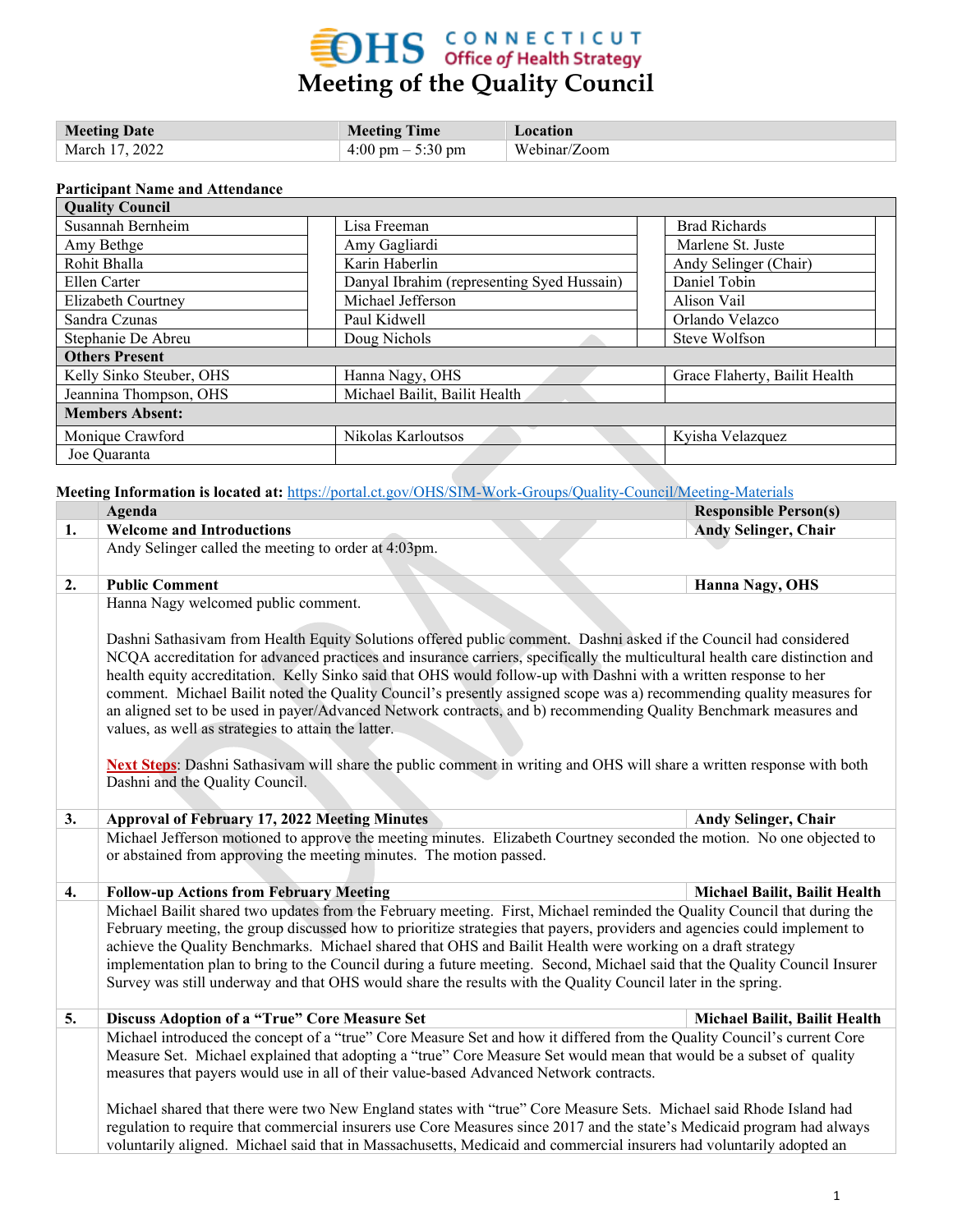## **OHS** CONNECTICUT **Meeting of the Quality Council**

aligned measure set since 2019. Michael reported the sizes of the Rhode Island and Massachusetts' core and menu measure sets.

- Andy Selinger asked to what extent Connecticut insurers were out of alignment with the current Core Measure Set. Michael said OHS would share alignment information when they present the results of the Quality Council Insurer Survey in the spring, but noted that it appeared that there was opportunity for improvement. Andy said he could not think of a more important strategy for achieving alignment than adopting a "true" Core Measure Set.
- Danyal Ibrahim asked whether, under a "true" Core Measure Set scenario, there was an opportunity for insurers and providers to negotiate Menu Measures. Michael confirmed such an opportunity existed, explaining that the "true" core measures would automatically be in all contracts, and insurers and providers would negotiate what Menu Measures they might add, if any.
- Susannah Bernheim asked whether the Quality Council had the authority to insist that insurers use Core Measures. Michael said that the Quality Council did not have such authority, adding that Connecticut's best reference was Massachusetts, where there was not a statutory or regulatory requirement to use the Core Measures, but the insurers made a voluntary commitment and measure set fidelity was high. Susannah asked whether the goal was to achieve alignment for all 26 measures, but with priority on the Core Measures. Michael said the goal was to achieve alignment on the Core Measures, because it was unlikely that a contract would contain 26 measures.
- Sandra Czunas asked about Massachusetts's methodology for selecting Core Measure. Michael said that Massachusetts selected measures for the entire measure set using one set of criteria and then selected the Core Measures from the measure set using a narrower set of criteria.
- Lisa Freeman asked why insurers would oppose adopting a "true" Core Measure Set. Michael said that his experience was that insurers, particularly those that operated in multiple states, liked to develop a common set of measures to use in every state and that adding measures from Core Measure Sets created additional administrative work for them. Stephanie De Abreu added that UnitedHealthcare appreciated alignment but said that creating a "true" Core Measure Set would take away some of United's discretion to select measures tailored to specific providers. Michael said that this was an argument for choosing a smaller number of Core Measures.

Michael proposed that the Quality Council use the Phase 1 Quality Benchmark measures as the "true" Core Measures in MY 2023. Michael asked whether the Quality Council supported the adoption of a true Core Measure Set and, if so, did the Quality Council agree with OHS' recommendation to use the Phase 1 Quality Benchmark as the Core Measures?

- Andy Selinger asked how long the three Phase 1 Quality Benchmark measures would be the Core Measures. Michael said they would be Core Measures for at least 2023, but ideally for longer than one year to create stability and consistency for payers and providers.
- Lisa Freeman said she supported adopting a "true" Core Measure Set but suggested adding measures focused on patient safety.
- Rohit Bhalla said he supported adopting a "true" Core Measure Set. Rohit asked whether *Asthma Medication Ratio* was a pediatric measure. Grace Flaherty shared that the measure included adults and children (ages 5-64).
- Amy Gagliardi said she supported the Core Measure set but suggested that the Quality Council discuss which measures to include in the Core Measure Set and potentially expanding beyond the three Quality Benchmark measures to address patient outcomes and health disparities.
- Danyal Ibrahim said he supported adopting a "true" Core Measure Set and said he liked the three Quality Benchmark Measures but challenged the Quality Council to adopt more Core Measures (perhaps six) across more domains (i.e., more than just chronic disease).
- Michael Bailit summarized that there seemed to be support for the idea of a "true" Core Measure Set and there seemed to be interest in adopting the Phase 1 Quality Benchmark measures as Core Measure but supplementing them with some number of additional measures from the larger Measure Set. Michael asked if anyone disagreed with that approach.
- Rohit Bhalla said he did not disagree with Michael's summary of the discussed approach but wondered whether starting with a larger number of Core Measures would make difficult universal adoption more difficult for payers.
- Stephanie De Abreu said the more Core Measures the Quality Council chose, the less likely all payers would be able to adopt all of the measures.
- Doug Nichols agreed with Stephanie and said that insurers were subject to several, multi-year existing contracts, meaning that even if insurers committed to alignment, it could take three years for fidelity rates to climb. Michael Bailit confirmed said this was consistent with Massachusetts' experience.
- Susannah Bernheim said she would support expanding the list of Core Measures beyond the Phase 1 Quality Benchmarks, perhaps including behavioral health measures.
- Michael suggested that the Quality Council complete the annual review process and then revisit the question of which Core Measures to select.
- Brad Richards agreed with Michael's suggestion.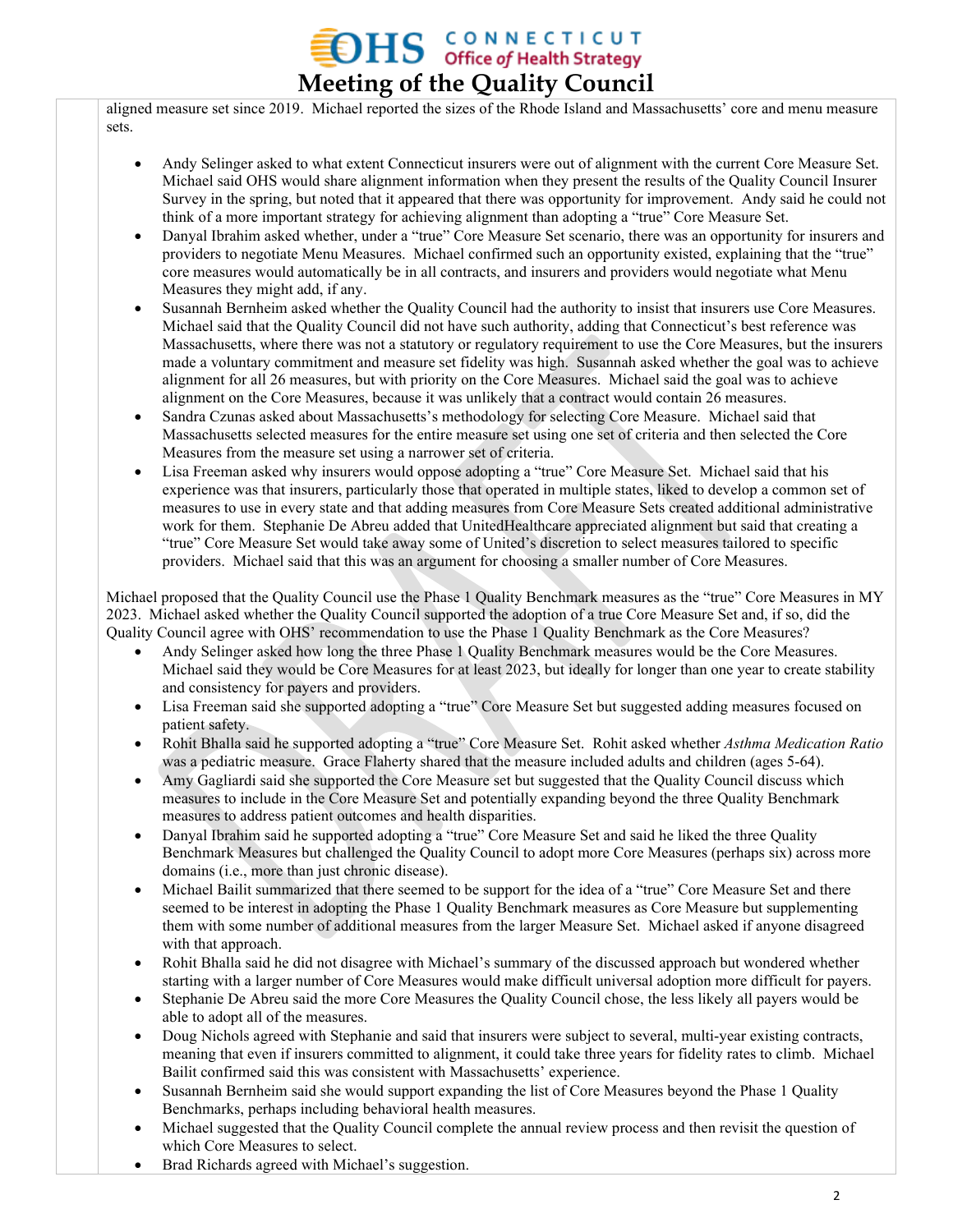$\sum_{\text{office of Health Strategy}}$ **Meeting of the Quality Council**

**Next Steps**: The Quality Council expressed support for adopting a "true" Core Measure Set. The Quality Council will revisit which measures to adopt as "true" Core Measures after the annual review process is complete. **6. Consider Candidate Measures to Fill Identified Gaps <b>Michael Bailit, Bailit Health** Michael Bailit reminded the Quality Council members that they had previously identified priority gaps in the measure set across eight categories. Michael said that Bailit Health researched potential measures to fill the gaps and asked the Quality Council to keep in mind the Council's measure selection criteria as they considered each measure. **Care Coordination - Avoidable Hospitalizations** Michael said that Bailit Health could not identify appropriate measures related to avoidable hospitalizations, so they expanded their search to avoidable ED visits. • *Potentially Avoidable Use of the Emergency Room* and *Avoidable ED Visits (per 1,000 Members)* o Andy said that *Potentially Avoidable Use of the Emergency Room* was easier to operationalize than *Avoidable ED Visits (per 1,000 Members).* Michael Bailit clarified that both measures were claims-based and not exceptionally difficult to implement. o Lisa Freeman said that she did not think ED visits were comparable to hospitalizations and said she took issue with the avoidable ED visit measures because she thought it sent mixed signals to patients about their care. o Danyal Ibrahim suggested considering the AHRQ avoidable hospitalizations measures because they were

- connected to access and care coordination. Danyal said the ER measures could divert patients from the ER to urgent care sites. Michael Bailit and Grace Flaherty explained the AHRQ measure had not been recommended for consideration because of a) data availability and b) not enough observations for the measure to be reliable.
- o Susannah Bernheim said she agreed with Lisa's comment about not giving patients the impression that they should not go to the ED. Susannah questioned whether data availability would be an issue with the AHRQ avoidable hospitalization measures. Michael said he thought the events would occur quite infrequently in a commercial population.
- o Rohit Bhalla said he thought the ED measures were strongly influenced by sociodemographic variables.
- o Steven Wolfson said he was ambivalent about the ED measures but said they may have the added benefit that entities with high ED use would feel compelled to provide alternate sites for emergent but not urgent care that may have a favorable affect.
- o Danyal Ibrahim said he agreed with Steven and said, although he was sensitive to the messaging to the public, the measures were insurer and provider facing and would incentivize insurers and providers to reach out to vulnerable populations and set up alternative care sites.
- o Michael Bailit noted that there was already strong motivation on the part of the ANs operating under shared savings and shared risk contracts to reduce avoidable ED visits.
- o The Quality Council did not agree to recommend adoption of any of the three discussed potentially measures avoidable utilization measures.

### **Care Coordination – Follow-Up After Hospital Admissions**

Michael said that Bailit Health could not identify any measures related to follow-up after hospital admissions. Michael said if they identified any measures in the future, they would bring them to the Quality Council for consideration.

- Andy Selinger said it was shocking that there were no measures for this category given the "Transitions in Care" CPT Code.
- Susannah Bernheim recommended considering *Timely Follow-Up After Acute Exacerbations of Chronic Conditions*.

**Next Step**: OHS and Bailit Health will consider *Timely Follow-Up After Acute Exacerbations of Chronic Conditions* and if it seems like a good fit, will bring it back to the Quality Council for consideration.

### **Care Coordination – Timely Referrals and Treatment**

- *Care Coordination Quality Measures for Primary Care*
	- o Michael said he did not think this survey was appropriate because it numbered 66 questions, with only one focused on timely referrals.
	- o Steven Wolfson said he would encourage OHS and Bailit Health to keep looking for measures to fill this gap because care coordination is extremely important, and referrals are difficult.